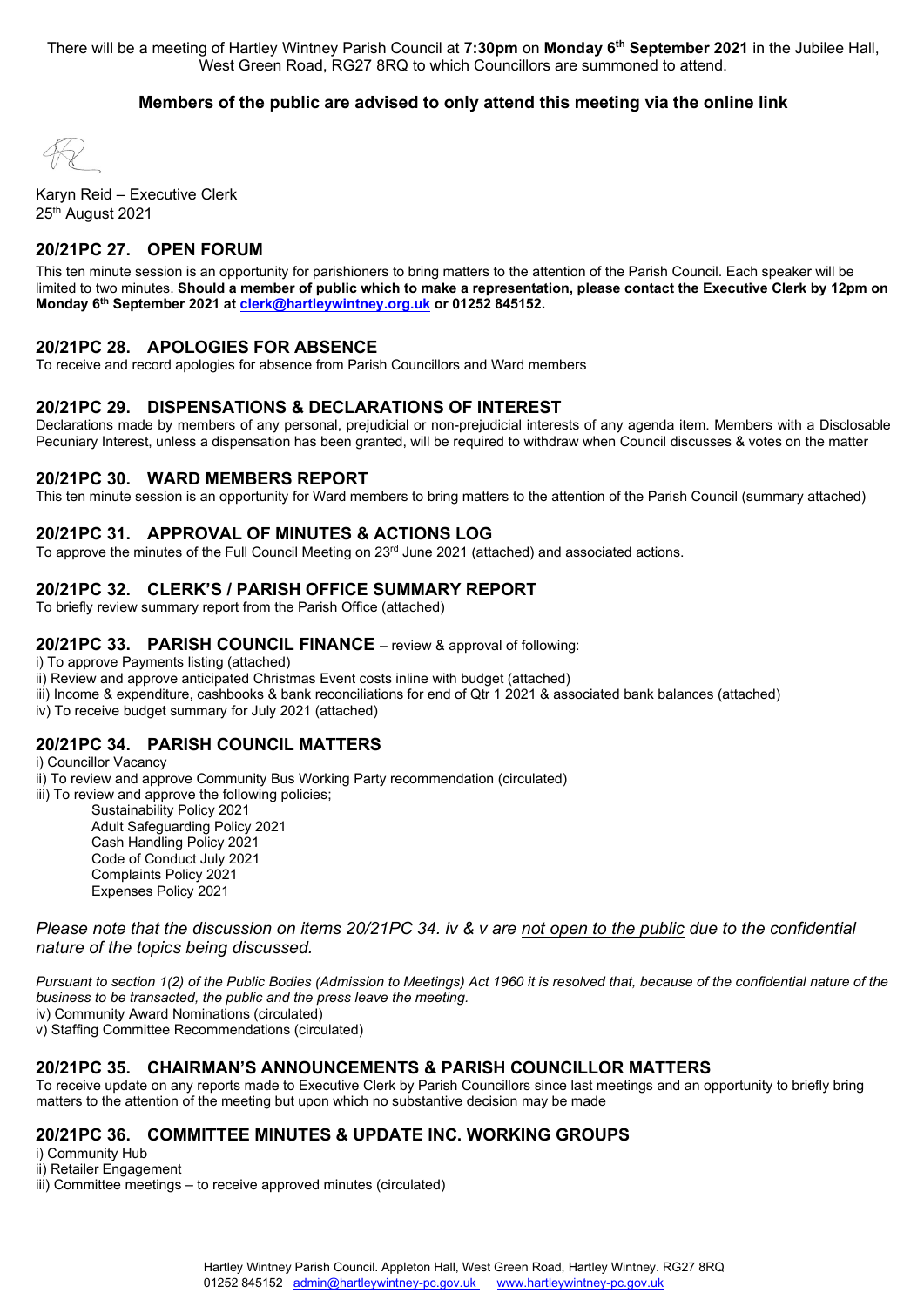# **20/21PC 37. CORRESPONDENCE & DATES OF MEETINGS**

To review and agree which meetings are to take place until the end of September: Planning & Infrastructure Committee – Monday 13<sup>th</sup> September 2021 at 7.00pm (Jubilee Hall) Policy Committee – Thursday 30<sup>th</sup> September 2021 at 7.00pm (Lady Kaye Meeting Room)

# **Members of the public are advised to only attend this meeting via the online link shown below unless you wish to make a representation. In this instance, please contact the Executive Clerk directly on 01252 845152 / [clerk@hartleywintney-pc.gov.uk](mailto:clerk@hartleywintney-pc.gov.uk)**

**To access this meeting online, please use the following link and conference code; [https://teams.microsoft.com/l/meetup-](https://teams.microsoft.com/l/meetup-join/19%3ameeting_ZmQzZmIwZjUtZjU5Ni00MmIwLWI2Y2QtZWFhZTJlZmY5MGVl%40thread.v2/0?context=%7b%22Tid%22%3a%22796f6541-a299-402a-9ce7-a26b956bc815%22%2c%22Oid%22%3a%22299241e7-0f1b-4963-961b-0e53602f8fd1%22%7d)**

**[join/19%3ameeting\\_ZmQzZmIwZjUtZjU5Ni00MmIwLWI2Y2QtZWFhZTJlZmY5MGVl%40thread.v2/0?contex](https://teams.microsoft.com/l/meetup-join/19%3ameeting_ZmQzZmIwZjUtZjU5Ni00MmIwLWI2Y2QtZWFhZTJlZmY5MGVl%40thread.v2/0?context=%7b%22Tid%22%3a%22796f6541-a299-402a-9ce7-a26b956bc815%22%2c%22Oid%22%3a%22299241e7-0f1b-4963-961b-0e53602f8fd1%22%7d) [t=%7b%22Tid%22%3a%22796f6541-a299-402a-9ce7-a26b956bc815%22%2c%22Oid%22%3a%22299241e7-](https://teams.microsoft.com/l/meetup-join/19%3ameeting_ZmQzZmIwZjUtZjU5Ni00MmIwLWI2Y2QtZWFhZTJlZmY5MGVl%40thread.v2/0?context=%7b%22Tid%22%3a%22796f6541-a299-402a-9ce7-a26b956bc815%22%2c%22Oid%22%3a%22299241e7-0f1b-4963-961b-0e53602f8fd1%22%7d) [0f1b-4963-961b-0e53602f8fd1%22%7d](https://teams.microsoft.com/l/meetup-join/19%3ameeting_ZmQzZmIwZjUtZjU5Ni00MmIwLWI2Y2QtZWFhZTJlZmY5MGVl%40thread.v2/0?context=%7b%22Tid%22%3a%22796f6541-a299-402a-9ce7-a26b956bc815%22%2c%22Oid%22%3a%22299241e7-0f1b-4963-961b-0e53602f8fd1%22%7d)**

**To access this meeting via telephone, please dial this number 5 minutes before the meeting starts and enter the conference code;**

T - 020 3855 5316 ID - 395 794 122#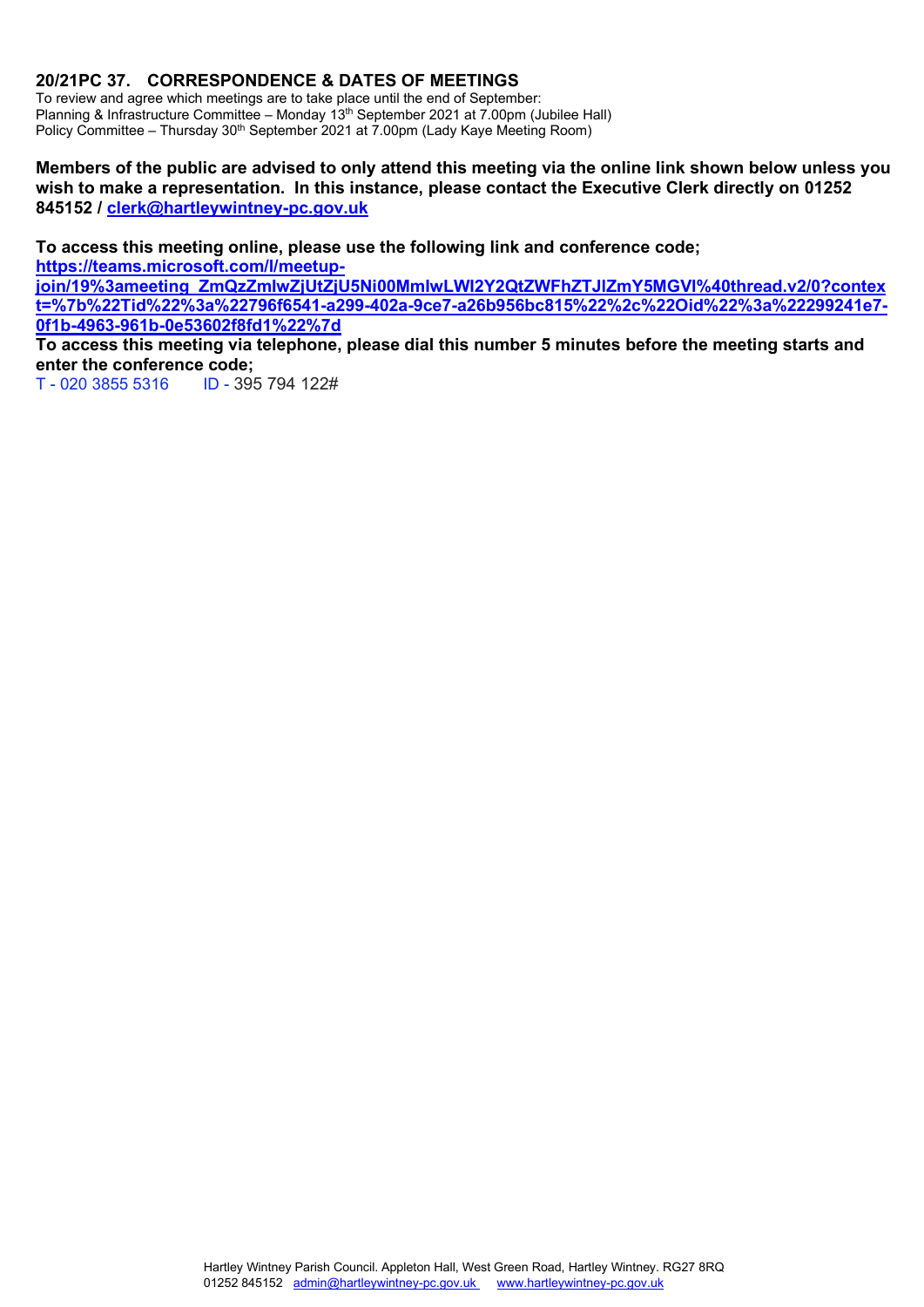# **Date/ Minute Ref. Action**

# **PARISH COUNCIL ACTIONS**

| 07.12.20<br>20/21PC 66. | PT: Parish Team to consider alternatives for the 2021 Community Awards.<br><b>COMPLETED</b>                 |
|-------------------------|-------------------------------------------------------------------------------------------------------------|
| 01.03.21                |                                                                                                             |
| 20/21PC 78.             | <b>FS:</b> contact CBA/CSO re; additional waste bin required on Hazeley Heath.<br><b>CONTACTED</b>          |
| 05.05.21                |                                                                                                             |
| 21/22PC 12.             | <b>KR:</b> Executive Clerk to follow up re; bench at Phoenix Green.<br><b>COMPLETED &amp; INSTALLED</b>     |
| 23.06.21                |                                                                                                             |
| 21/22PC 18.             | <b>RR: contact HDC Countryside Team regarding Hatton's Pond.</b><br><b>CONTACT MADE - AWAITING RESPONSE</b> |
| 21/22PC 24.             | <b>RR:</b> send vehicle quotation Executive Clerk prior to the next E&A meeting.<br><b>COMPLETED</b>        |
| 21/22PC 26.             | <b>KR:</b> Executive Clerk to respond to SSE's request regarding cabling works.<br><b>COMPLETED</b>         |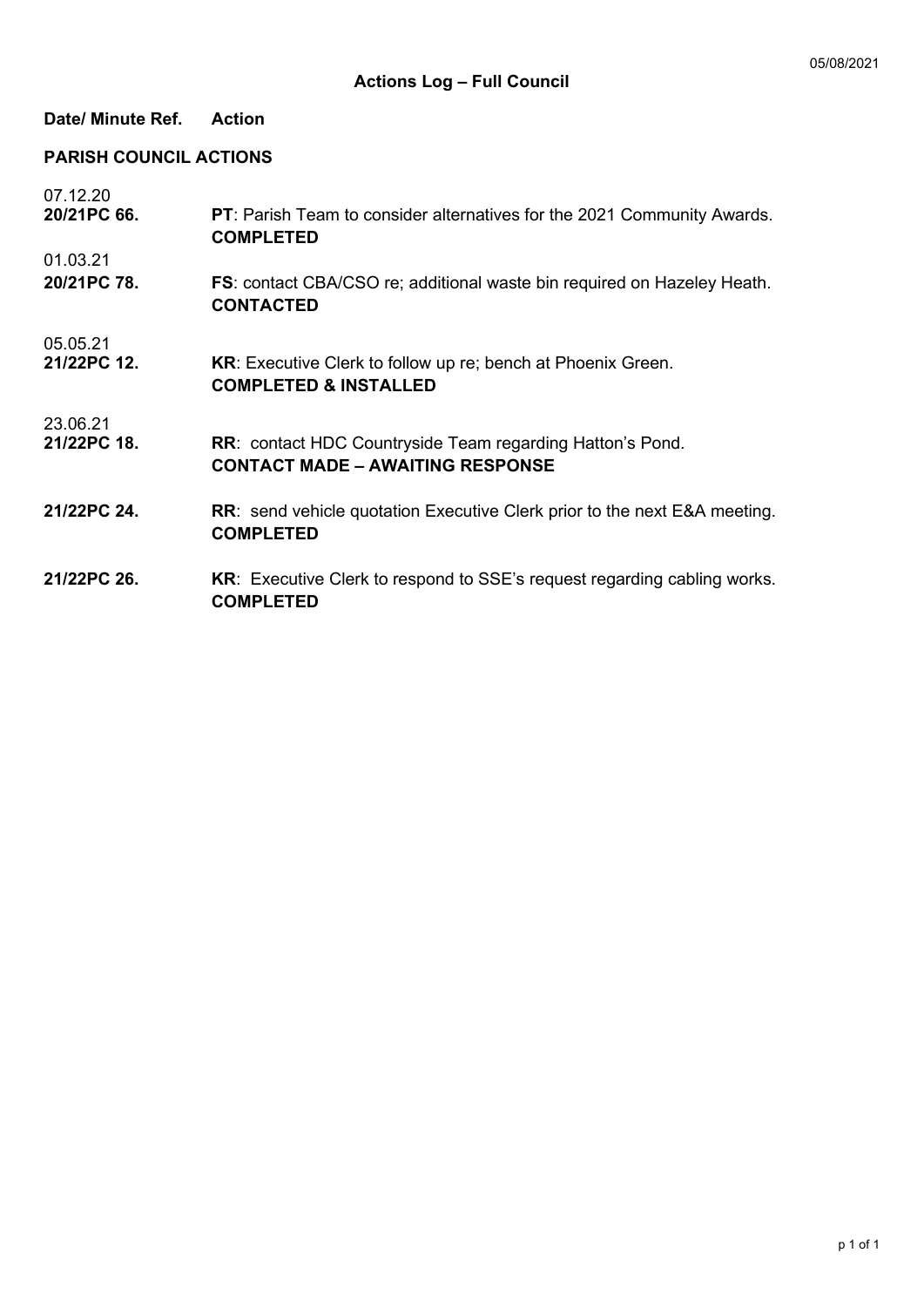**Date**: 06 September 2021 **Title:** Full Council Report **From:** Executive Clerk **To:** Hartley Wintney Parish Council

# **Summary of Youth Summer Programme:**

# **Tennis**

Free sessions ran on Monday 16<sup>th</sup> and 23<sup>rd</sup> August from 9-10.30am (8 years and under) and 10.30am-12 noon sessions (9 – 16 years). As usual, the places filled up very quickly and we had a reserve list in case of cancellations.

# Youth Films

The Tuesday  $3<sup>rd</sup>$  August showing of Raya (PG) was well attended with around two thirds of seats booked. The Tuesday 10<sup>th</sup> August showing of Peter Rabbit 2 (U) was fully booked very quickly. Due to high demand for these tickets, we organised an extra screening the following week on Tuesday 17<sup>th</sup> August, and this was also at full capacity.

The booking system allowed us to plan ahead and set up the chairs, so attendees were placed into household groups and safely distanced from others. A maximum number of 50 attendees was set and this worked well in Victoria Hall.

# **NERF**

Thankfully, the rain held off for the NERF Academy sessions that ran on Wednesday  $4<sup>th</sup>$ , 11<sup>th</sup> and  $18<sup>th</sup>$  August between 12 noon and 3.30pm. All sessions took place on the slopey pitch next to the football club and there were a good mix of different ages taking part. Many of the families came to more than one of the dates.

HW Scouts kindly provided us with the use of their hut to connect up the power for the inflatable arena rather than use a generator.

# Youth Bus Trips to Basingstoke

This was a new service and there was a small uptake for some of the dates we ran.

Many parents commented throughout the summer that they were impressed with how much was organised for local children and thanked HWPC for putting together the programme. The new booking system was efficient and significantly reduced the amount of staff time collecting the required information we need from attendees.

# **Market Update**

As noted in the August E&A Committee meeting, HDC have now invoiced us for continued the use of the car park for the market, as per discussions held earlier this year.

The Executive Clerk is in talks regarding the actual cost and once finalised will negotiate a new rental fee for all stall holders to ensure the charges are covered.

The Greengrocer has also benefitted from making full use of the space to ensure sufficient social distancing however now we have had some interest from previous and new (Usborne books) stallholders starting in September, we will be ensuring that the space is used more efficiently going forwards.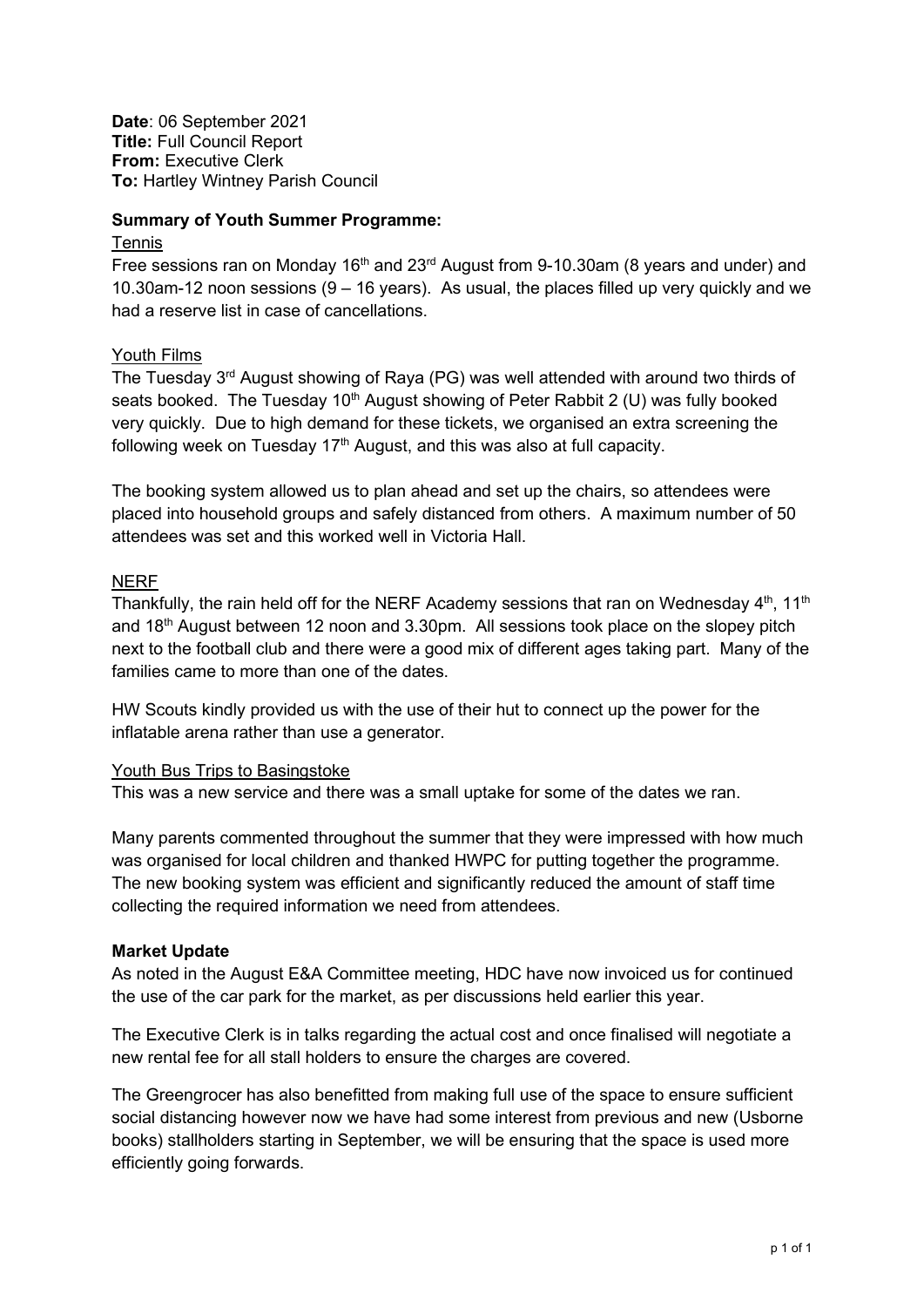| <b>DATE</b> | <b>SUPPLIER</b>            | AMOUNT |                                                     |
|-------------|----------------------------|--------|-----------------------------------------------------|
| 06.09.21    | <b>SECURITY SERVICES</b>   | £      | 4,189.22 50% FOR SECURITY SYSTEM LPC                |
| 06.09.21    | K SIMS                     | £      | 120.00 RELAY-ROLL RUBBER CHIPPINGS JUBILEE PLAYAREA |
| 06.09.21    | <b>TOPSPIN</b>             | £      | 450.00 YOUTH TENNIS COACHING                        |
| 06.09.21    | <b>STORAGEONSITE</b>       | £      | 45.60 STORAGE AT LPC                                |
| 06.09.21    | IMAGINATION DISPLAYS       |        | 828.00 ADDITIONAL SUPPORT POLES IN BUS              |
| 06.09.21    | <b>COPY CARE</b>           | £      | 50.10 PRINTER CHARGES - OFFICE                      |
| 06.09.21    | <b>KOMPAN</b>              | £      | 13.32 REPLACEMENT BOLTS PLAY AREA                   |
| 06.09.21    | <b>AUTOGLASS</b>           |        | 76.00 EXCESS FOR BUS WINDSCREEN REPAIR              |
| 06.09.21    | <b>BLUCANDO</b>            | £      | 168.00 MONTHLY IT SUPPORT                           |
| 06.09.21    | <b>BBH</b>                 | £      | 849.00 INFLATABLES - VILLAGE PICNIC LPC             |
| 06.09.21    | <b>LARKSTEL</b>            | £      | 453.60 BINS EMPTY                                   |
| 06.09.21    | <b>AMAZON</b>              | £      | 340.00 MISC, OFFICE AND EQUIPMENT                   |
| 06.09.21    | <b>PID</b>                 | £      | 616.45 ALARMS LPC                                   |
| 06.09.21    | <b>PWLB</b>                | £      | 2,685.29 LOAN REPAYMENT                             |
| 06.09.21    | <b>CJH</b>                 | £      | 536.76 PUBLIC TOILET CLEAN                          |
| 06.09.21    | PEAR TECHNOLOGY            | £      | 180.00 YEAR SUBSCRIPTION FOR TECH SUPPORT           |
| 06.09.21    | <b>VIDA EVENTS</b>         | £      | 240.00 BALLOONS - VILLAGE PICNIC LPC                |
| 06.09.21    | <b>FUSION ARCHITECTURE</b> |        | 324.00 FEES - LPC                                   |
| 06.09.21    | <b>SPARKLEFACE</b>         | £      | 255.00 VILLAGE PICNIC - LPC                         |
| 06.09.21    | <b>B&amp;M FNCING LTD</b>  | £      | 105.12 REPLACEMENT FENCING                          |
|             |                            |        |                                                     |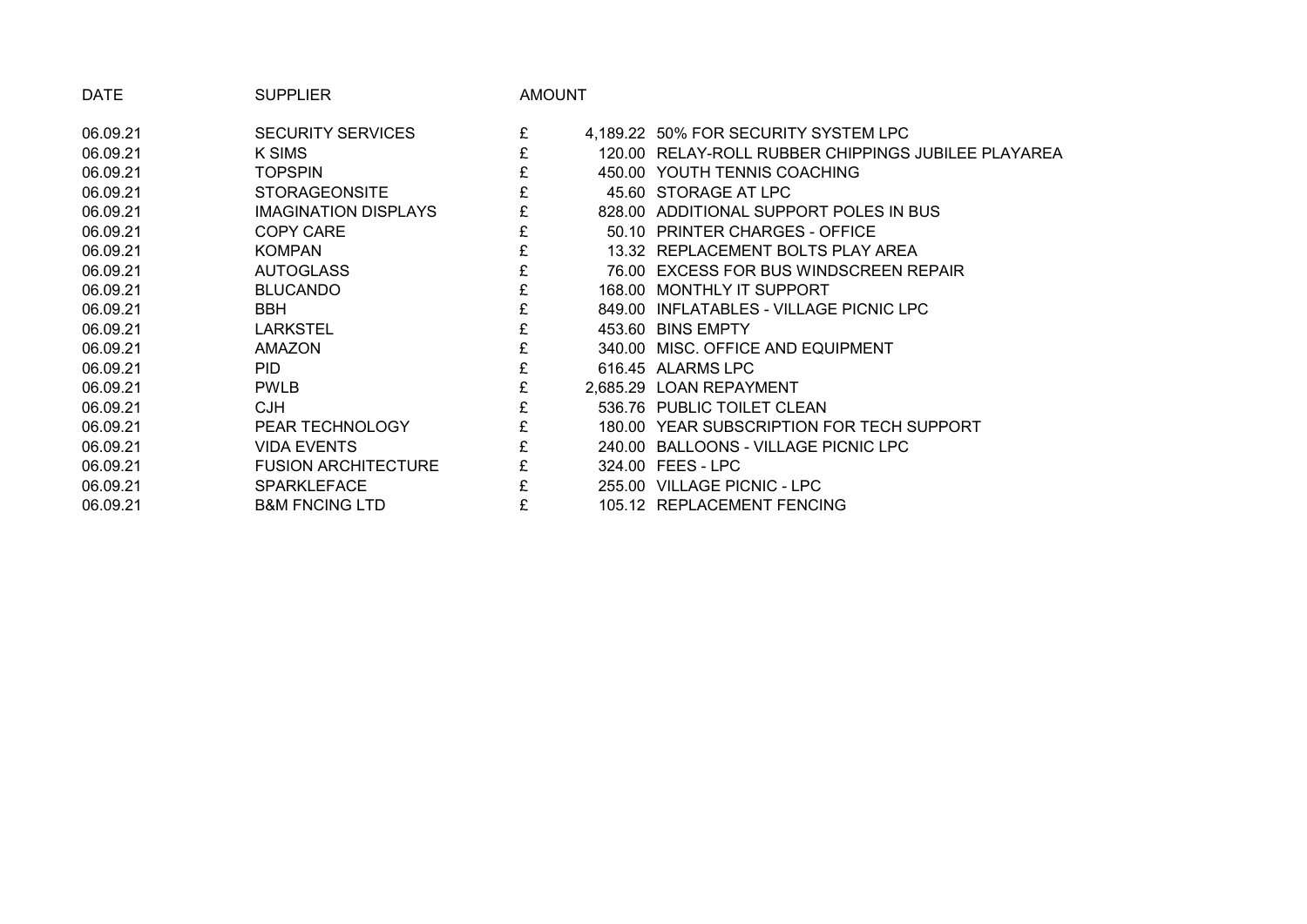| <b>Item</b>                                                | Cost |            | <b>Notes</b>                                       |
|------------------------------------------------------------|------|------------|----------------------------------------------------|
| <b>CHRISTMAS MARKET</b>                                    |      |            |                                                    |
| Printing                                                   | £    | 200.00     |                                                    |
| Fireworks                                                  |      | 1,980.00   |                                                    |
| Tree pruning                                               | £    | 100.00     |                                                    |
| <b>Bins</b>                                                |      | <b>FOC</b> |                                                    |
| St John's Ambulance                                        | £    | 270.00     |                                                    |
| Jazz band                                                  | £    | 300.00     |                                                    |
| <b>LATE NIGHT SHOPPING</b>                                 |      |            |                                                    |
| Printing                                                   | £    | 200.00     |                                                    |
| <b>Bins</b>                                                |      | <b>FOC</b> |                                                    |
| <b>CHRISTMAS LIGHTING</b>                                  |      |            |                                                    |
| <b>Column Lights</b>                                       |      |            |                                                    |
| Christmas lights - rental, supply, removal                 | £    |            | 7,000.00 Separate Budget line                      |
| <b>HCC Consent for decorative lighting</b>                 | £    |            | 30.00 Separate Budget line                         |
| <b>Pavement Trees</b>                                      |      |            |                                                    |
| Christmas trees x 30                                       | £    | 750.00     |                                                    |
| Fairy lights - trees x 30                                  |      |            | FOC bought last year and stored                    |
| Red buckets - trees                                        |      |            | FOC bought last year and stored                    |
| Collection and disposal x 30                               | £    | 150.00     |                                                    |
| <b>HCC</b> license                                         | £    | 30.00      |                                                    |
| <b>Mounted Trees</b>                                       |      |            |                                                    |
| Supply and install mounting brackets and fixings           | £    | 1,224.00   |                                                    |
| Christmas trees x 30                                       | £    | 450.00     | lower quality trees used for mounting on buildings |
| Fairy lights - trees x 30                                  | £    | 600.00     |                                                    |
| Installing trees into brackets and removal after Christmas | £    | 540.00     |                                                    |
| Collection and disposal x 30                               | £    | 150.00     |                                                    |
| Possible parking charge                                    | £    |            | 270.00 Previously free however may change          |
|                                                            | £    | 7,244.00   |                                                    |